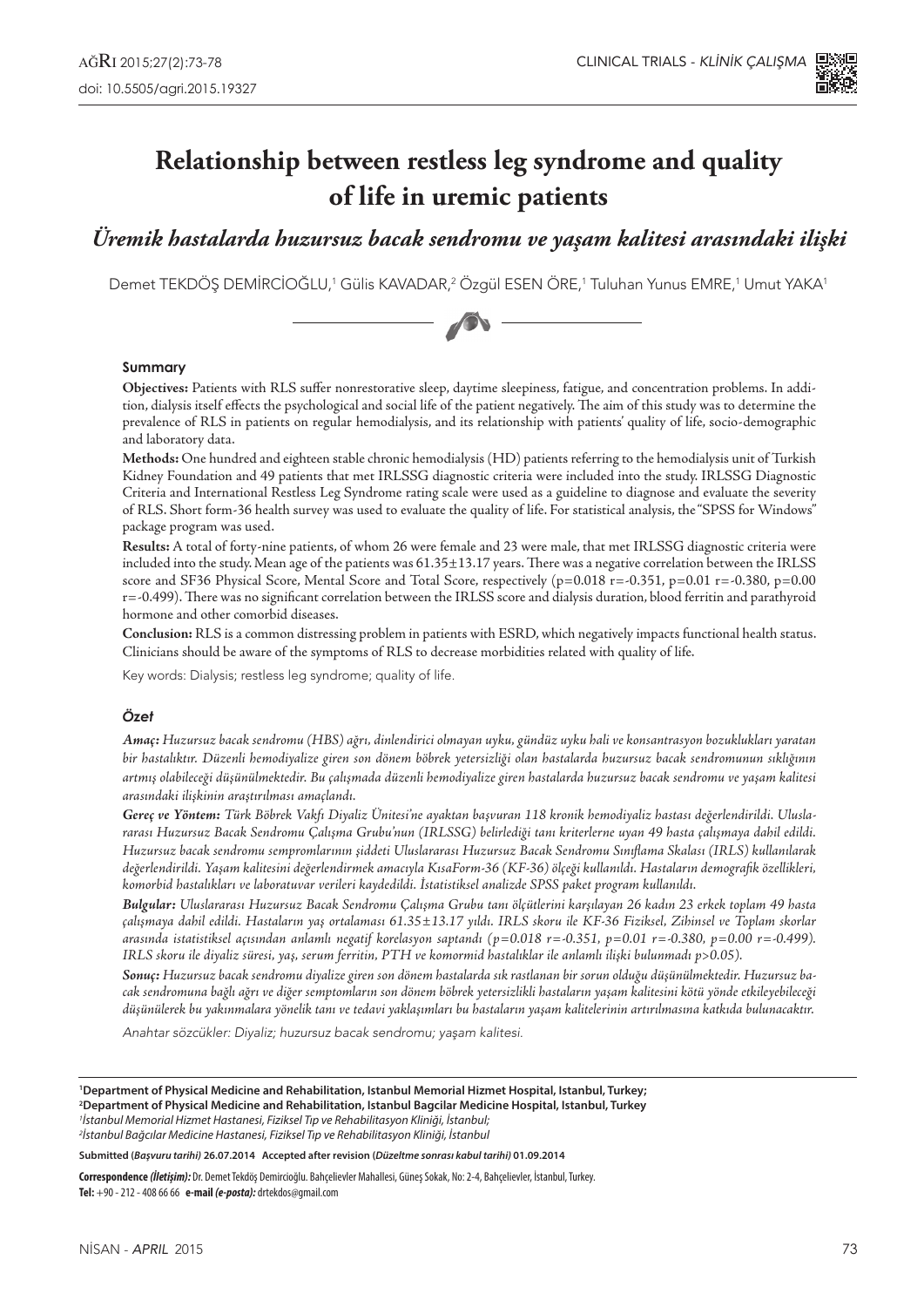# **Introduction**

Restless-legs syndrome (RLS) is a sensorimotor problem characterized by uncomfortable and unpleasant sensations of the legs that are worse during periods of inactivity and usually causes a severe sleep disorder.<sup>[1,2]</sup>

The diagnosis of RLS is clinical and as several conditions like neuropathy, radiculopathy, depression, varicose disorders and akathisia may mimic RLS, its definition has been clarified and standardized by internationally recognized diagnostic criteria, published in 1995 by the International Restless Legs Syndrome Study Group (IRLSSG).<sup>[2,3]</sup> Some studies have indicated that 2-15% of the world's population may experience symptoms of RLS.[1] In most cases, RLS is idiopathic and is called primary RLS. It may also be secondary to iron deficiency, uremia, pregnancy, peripheral neuropathy and drugs, such as antipsychotics, antidepressants and dopamine antagonists.[4] RLS is common among patients on dialysis and the prevalence is estimated to be greater than in the general population. $[4,5]$ 

Patients with RLS suffer from disorders such as daytime sleepiness, tiredness and concentration problems. In addition, dialysis itself effects a patient's psychological and social life negatively. The experience of multiple losses, including kidney function, physical activity, sexual function, imployment impact significantly on the lives of patients.[6] The aim of this study is to determine the prevalence of RLS in stable uremic patients and its relationship with patients' quality of life, sociodemographic and laboratory data.

# **Materials and Methods**

Between March 2012 and April 2012, 118 stable chronic hemodialysis (HD) patients recruited from hemodialysis unit of Turkish Kidney Foundation and 49 patients that met IRLSSG diagnostic criteria were included to the study. Patients with RLS were screened by the same neurologist. The patients underwent HD therapy three times per week which session lasting approximetly 4 hours. An enoxaparin dose of 40-60 mg was administered intravenously before the beginning of each session and erythropoietin therapy was given after dialysis session to adjust hemoglobulin levels. Patients who were in catabolic state that include malignencies, HIV and opportunistic infections, who had neuropathies and received pharmacological treatment which could have effected quality of life were excluded from the study.

IRLSSG Diagnostic Criteria were used as a guideline to diagnose and evaluate severity of RLS. The four minimal criteria included: 1.urge to move the legs, usually accompanied or caused by uncomfortable leg sensations; 2. temporary relief with movement, partial or total relief from discomfort by walking or stretching; 3. onset or worsening of symptoms at rest or inactivity, such as when lying down or sitting; 4. an aggrevation or onset of symptoms in the evening or at night.<sup>[3]</sup>

International Restless Leg Syndrome rating scale was developed as a tool for assesing the severity of RLS. The 10-item questionnaire asks respondents to use Likert-type ratings to indicate how acutely the disorder has affected them over the course of the past week. Questions can be divided into two catagories: disorder symptoms (nature, intensity and frequency) and their impact (sleep issues, disturbances in daily functioning and resultant changes in mood).

Patients' rate each of ten questions on a scale from 0 to 4. Four representing the most severe and frequent symptoms, 0 representing the least. Total scores can range from 0 to 40.

## **Short form 36 (SF-36) health survey**

Health related quality of life (HRQoL) has increasingly been recognized as an important aspect of health care delivery in chronic medical conditions. SF-36 is a widely used and validated questionnaire for assessing HRQoL in populations including patients with  $ESRD$ .<sup>[7]</sup> Short form 36 health survey is a generic test that measures QoL through the perception of health by the patient. It contains 36 items in 8 subscales: physical functioning, emotional role, bodily pain, general health, vitality, social functioning and mental health. SF-36 total score lies between 0 and 100. Higher scores indicate better health. Validation study of the Turkish version of SF-36 has been performed.[8]

Patients' age, gender, dialysis duration, blood ferritin and parathyroid hormone (PTH) and other comorbid diseases were recorded. Comorbidities were obtained from medical records of the patients. Patients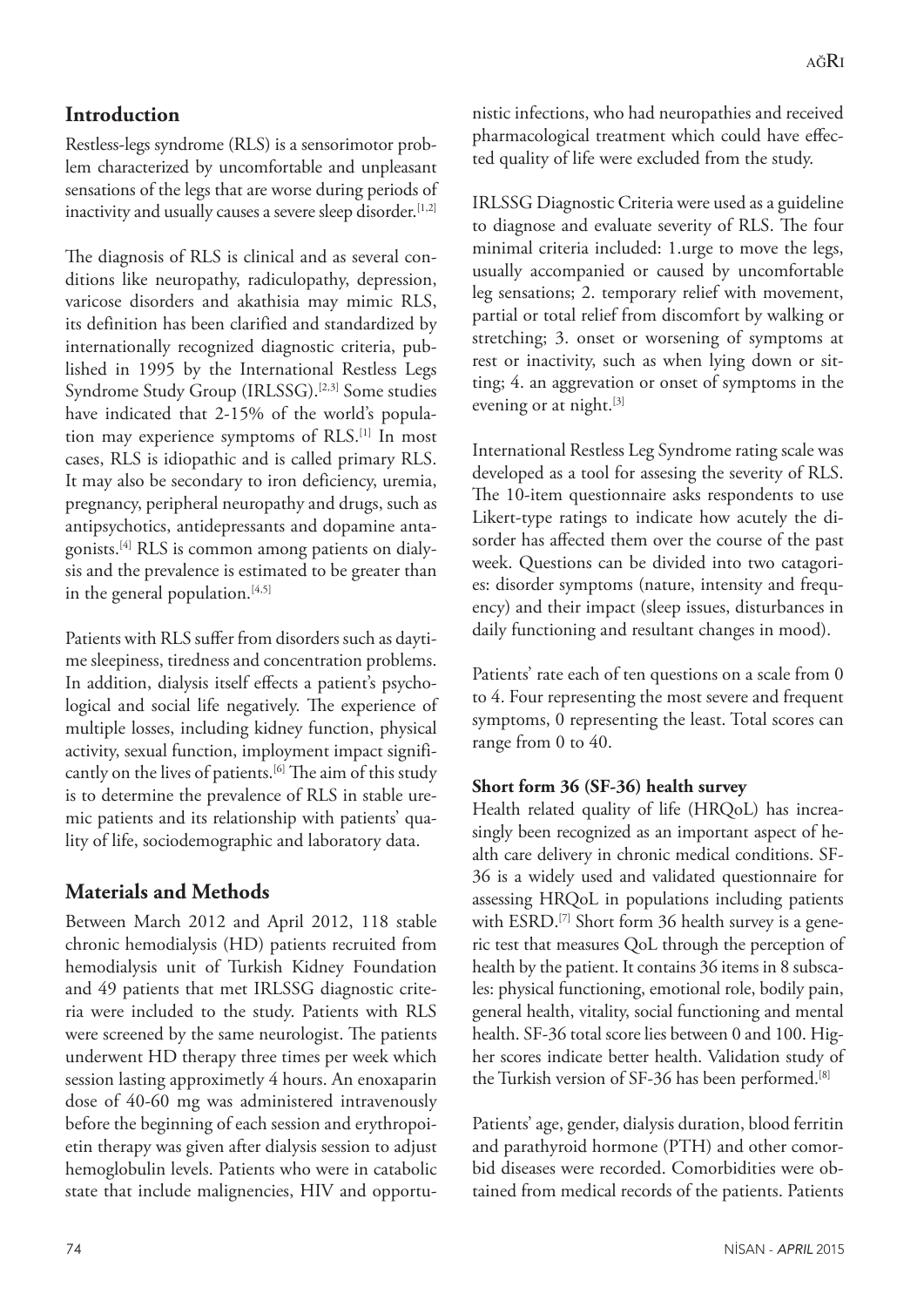Relationship between restless leg syndrome and quality of life in uremic patients

|                           | <b>Minimum</b> | <b>Maximum</b> | <b>Mean</b> | <b>Std. Deviation</b> |
|---------------------------|----------------|----------------|-------------|-----------------------|
| Age (years)               | 22             | 83             | 61.35       | 13.17                 |
| Dialysis duration (years) |                | 24             | 9.52        | 6.971                 |
| Ferritin                  | 14.0           | 3536,0         | 873.36      | 748.26                |
| Parathyroid hormone       | 4.26           | 3332.00        | 580.34      | 588.103               |
| <b>IRLSSG Score</b>       | 6              | 37             | 22.33       | 8.061                 |
|                           |                |                |             |                       |

**Table 1.** Clinical characteristics of the patients

#### **Table 2.** IRLSSG scores and SF-36 Scores of the patients

|                     | <b>Minimum</b> | <b>Maximum</b> | Mean   | <b>Std. Deviation</b> |
|---------------------|----------------|----------------|--------|-----------------------|
| <b>IRLSSG</b> score | 6              | 37             | 22.33  | 8.061                 |
| SF-36 PCS           | 10             | 62             | 35.96  | 11.429                |
| SF-36 MCS           | 19.4           | 55.1           | 33.507 | 8.3824                |
| SF-36 total score   | 18.1           | 62.7           | 39.787 | 11.5051               |

IRLSSG: International Restless Leg Syndrome Study Group; SF-36: Short Form-36. PCS physical component score, MCS mental component score.

included in the study provided a written informed consent and an approval for the study was obtained from the Local Ethical Committee.

#### **Statistical analysis**

For the statistical analysis, the "SPSS for Windows" program was used to assess study data, together with the descriptive statistical methods (average, standard deviation). The Pearson Correlation Coefficient was used in the comparisons. Results were assessed in the 95% confidence range, with a significance level of p<0.05.

### **Results**

One hundred and eighteen stable chronic hemodialysis (HD) patients recruited from hemodialysis unit and 49 patients that met IRLSSG diagnostic criteria were included to the study. 26 patients were female and 23 patients were male. Mean age of patients was 61.35±13.17 years. Clinical characteristics and SF-36 scores of the patients are summarized in Table 1 and Table 2, respectively. Twenty three patients had severe-very severe symptoms and 26 patients had mild-moderate symptoms. There was no



**Figure 1.** Comorbidities of the patients.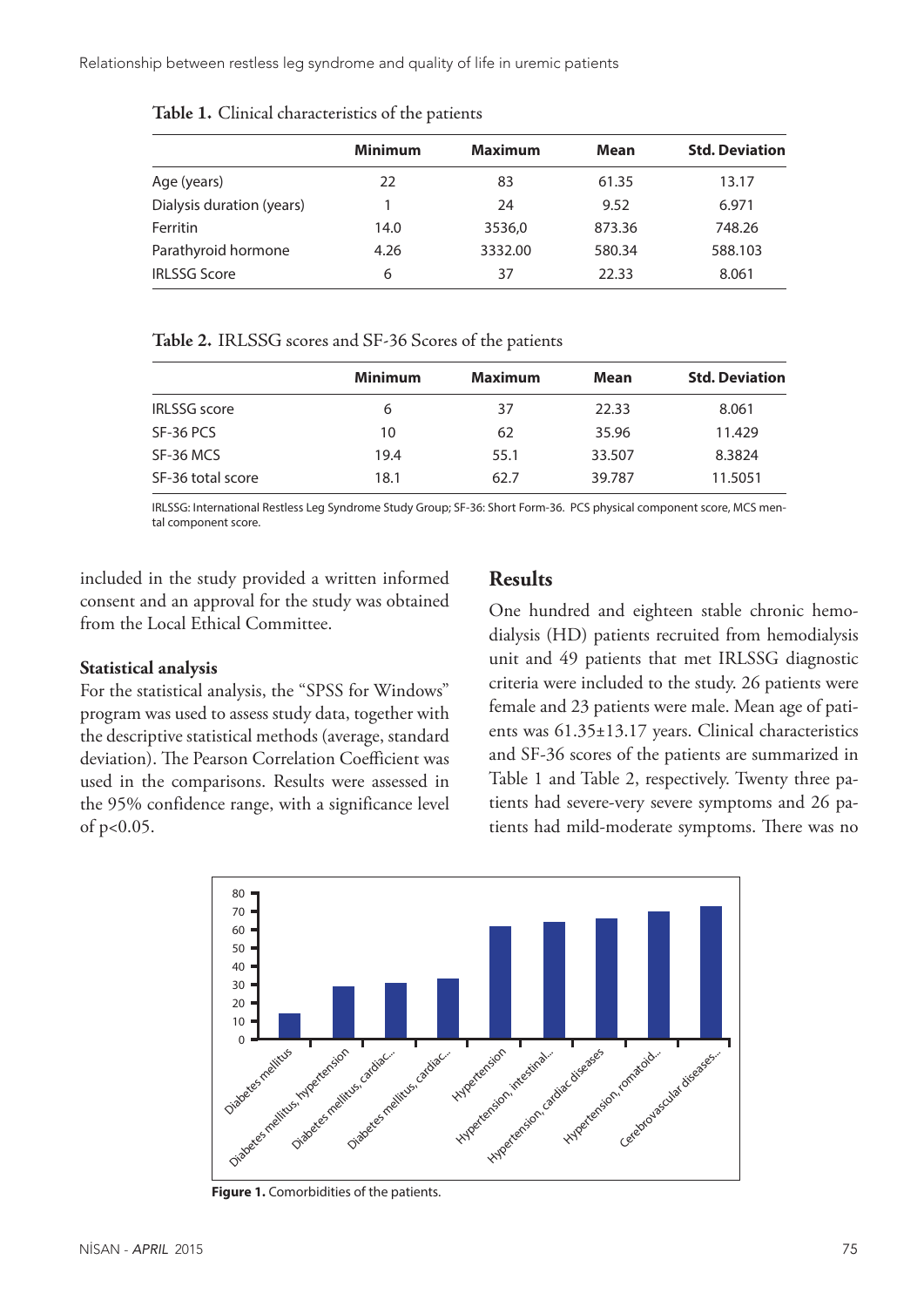significant difference between the patients with severe symptoms and the patients with mild to moderate symptoms in terms of clinical and laboratuary parameters (p>0.05). Comorbidities are shown in Figure 1. There was a negative correlation between IRLSSG score and SF-36 Physical Score, Mental Score and Total Score respectively  $(p=0.018 \text{ r}=-0.351, p=0.01$  $r=-0.380$ ,  $p=0.00$   $r=-0.499$ ). There was also significant negative correlation between IRLSSG score and SF-36 subscales (Table 3). No significant relation was found between SF-36 subcales and dialysis duration, ferritin and PTH values (p>0.05).

There was no significant correlation between IRLSSG score and age, gender, dialysis duration, blood ferritin and parathyroid hormone and other comorbid diseases.

As a result of this study, 42% of the patients had

**Discussion**

### restless leg syndrome symptoms and there was a significant relationship between restless leg symptoms and quality of life.

The prevalence of restless leg syndrome among dialysis patients in different study populations is estimated to be between 6.6 and 80%.[5] This large interval may be explained with the heterogenity of the study populations, like genetic differences and number of patients, and also with the different criteria used to diagnose the syndrome. Using the IRLSSG criteria, the prevelance of RLS in this study was in the range of values, 20-45%, reported by recent studies using the same criteria in Caucasians.[3,5]

Many studies have been conducted in dialysis clinics to clarify the risk factors for RLS, but the results have varied widely. We found no significant association between RLS and any of the following factors: age, gender, duration of dialysis and laboratory data including ferritin and parathyroid hormone. There

|                     | <b>IRLLSG scoring</b> | <b>Dialysis duration</b> | <b>Ferritin</b> | <b>PTH</b> |
|---------------------|-----------------------|--------------------------|-----------------|------------|
| Physical function   |                       |                          |                 |            |
| Pearson correlation | $-311*$               | .437**                   | $-.021$         | .127       |
| P value             | .037                  | .003                     | .894            | .429       |
| Role physical       |                       |                          |                 |            |
| Pearson correlation | $-.291$               | .060                     | .165            | $-106$     |
| P value             | .052                  | .698                     | .289            | .509       |
| General health      |                       |                          |                 |            |
| Pearson correlation | $-.524**$             | $-0.068$                 | .108            | $-119$     |
| P value             | .000                  | .659                     | .491            | .460       |
| Vitality            |                       |                          |                 |            |
| Pearson correlation | $-.381**$             | $-193$                   | .083            | .024       |
| P value             | .010                  | .210                     | .595            | .884       |
| Social function     |                       |                          |                 |            |
| Pearson correlation | $-463**$              | .035                     | .050            | .010       |
| P value             | .001                  | .822                     | .750            | .949       |
| Role emotional      |                       |                          |                 |            |
| Pearson correlation | $-490**$              | $-0.011$                 | .213            | .244       |
| P value             | .001                  | .944                     | .170            | .124       |
| Mental health       |                       |                          |                 |            |
| Pearson correlation | $-435**$              | .007                     | .218            | $-.027$    |
| P value             | .003                  | .964                     | .160            | .867       |
|                     |                       |                          |                 |            |

**Table 3.** Correlation between SF-36 subscales and IRLLSG, dialysis duration and ferritin and PTH

SF: Social Function; IRLSSG: International Restless Legs Syndrome Study Group; PTH: Parathyroid hormone. \*Pearson corelation test was used.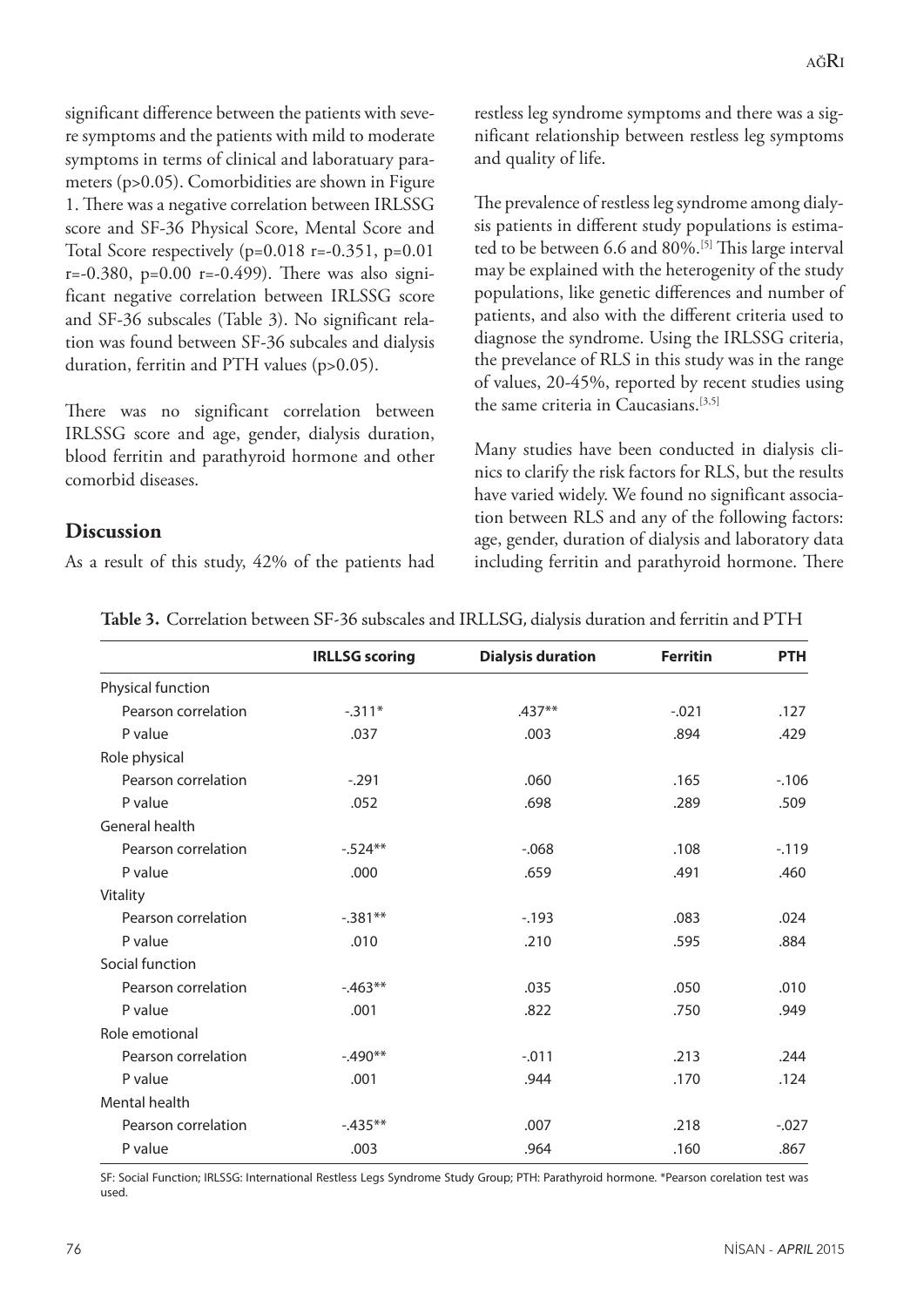was no association between SF-36 scores and that following factors either.

It is still not well defined what causes RLS in dialysis patients. Common complications of end stage renal disease, anemia, low serum ferritin levels and high serum levels of parathyroid hormone have been linked to RLS. A number of studies suggest that iron deficiency is the major problem since ferrous sulfat therapy, erythropoetin therapy and high-dose iron dextran infusion reduce RLS symptoms.[9-12] On the contrary, some recent studies does not support those findings.<sup>[13,14]</sup> Some researchers suggest that serum ferritin level is not a reliable parameter and according to the findings of low cerebrospinal fluid ferritin and low substansia nigra iron levels, RLS may be due to a problem about brain iron metabolism.<sup>[3,15]</sup> In this study, RLS was not associated with the presence of iron deficiency, assessed by serum ferritin, either. An association between RLS and parathyroid hormone has been suggested by a few studies in patients undergoing hemodialysis.<sup>[14]</sup> However, in this study, we determined no relationship between PTH concentrations and RLS as Miranda et al.<sup>[12]</sup> and Siddiqui et al.<sup>[16]</sup> There have been studies that measured the relationship between PTH and SF-36 scores in ESRD. Tanaka et al. found a relationship between mental health scores and high PTH levels, whereas Mingardy and Klersy found no association.<sup>[17-19]</sup>

End stage renal disease itself is associated with decreased quality of life. Factors related with the kidney disease, such as medication side effects, psycho-social distress, anxiety, and sleep disorders like RLS have a negative impact on patients' quality of life. Duration of dialysis is estimated to be another reason for decreased life quality. Recent literature indicates the better HRQoL in kidney transplant recipients than patients treated with dialysis.<sup>[20]</sup> On the other hand, RLS is a chronic condition and people with RLS may have a distinctly impaired quality of life.<sup>[15,21]</sup>

In this study we found a significant correlation between mental, physical and total scores of SF-36 and RLS severity. A cross sectional study conducted on 894 dialysis patients investigated the relation between symptoms of restless legs, quality of life, and survival among incident hemodialysis and peritoneal dialysis patients. Symptoms of restless legs were associated with lower physical and mental component scores of SF-36, vitality, bodily pain, and sleep quality.[13] In another study, the researchers found that RLS was associated with poor sleep, increased rates for insomnia and impaired quality of life in patients on maintenance dialysis.[3] Similar to those findings, Unruh et. al have reported the association between RLS and health related quality of life using  $SF-36$  questionnaire.<sup>[13]</sup> These results suggest that RLS symptoms have a significant negative effect on already decreased health quality of patients with chronic renal failure.

There are some limitations in this study. First of all is the relatively small sample size. In addition, we did not consider the association between HRQoL and socio-demographic characteristics and comorbidities. Finally, we did not obtain data on electromyographic parameters because most of the patients did not agree to undergo such investigations. On the other hand, we tried to exclude other diseases that could mimic RLS by performing a detailed interview and neurological examination.

# **Conclusions**

RLS is a common distressing problem in patients with uremic patients and negatively impacts functional health status. The clinicians should be aware of symptoms of RLS to decrease morbidities related with quality of life. More studies with large number of patients are needed.

### *Conflict-of-interest issues regarding the authorship or article: None declared.*

#### *Peer-rewiew: Externally peer-reviewed.*

### **References**

- 1. Restless legs syndrome: detection and management in primary care. National Heart, Lung, and Blood Institute Working Group on Restless Legs Syndrome. Am Fam Physician 2000;62(1):108-14.
- 2. Bhatia M, Bhowmik D. Restless legs syndrome in maintenance haemodialysis patients. Nephrol Dial Transplant 2003;18(1):217. **[CrossRef](http://dx.doi.org/10.1093/ndt/18.1.217)**
- 3. Sabbatini M, Minale B, Crispo A. Insomnia in maintenance haemodialysis patients. Nephrol Dial Transplant 2005;20(3):571-7. **[CrossRef](http://dx.doi.org/10.1093/ndt/gfh654)**
- 4. Merlino G, Serafini A, Robiony F, Valente M, Gigli GL. Restless legs syndrome: differential diagnosis and management with rotigotine. Neuropsychiatr Dis Treat 2009;5:67-80.